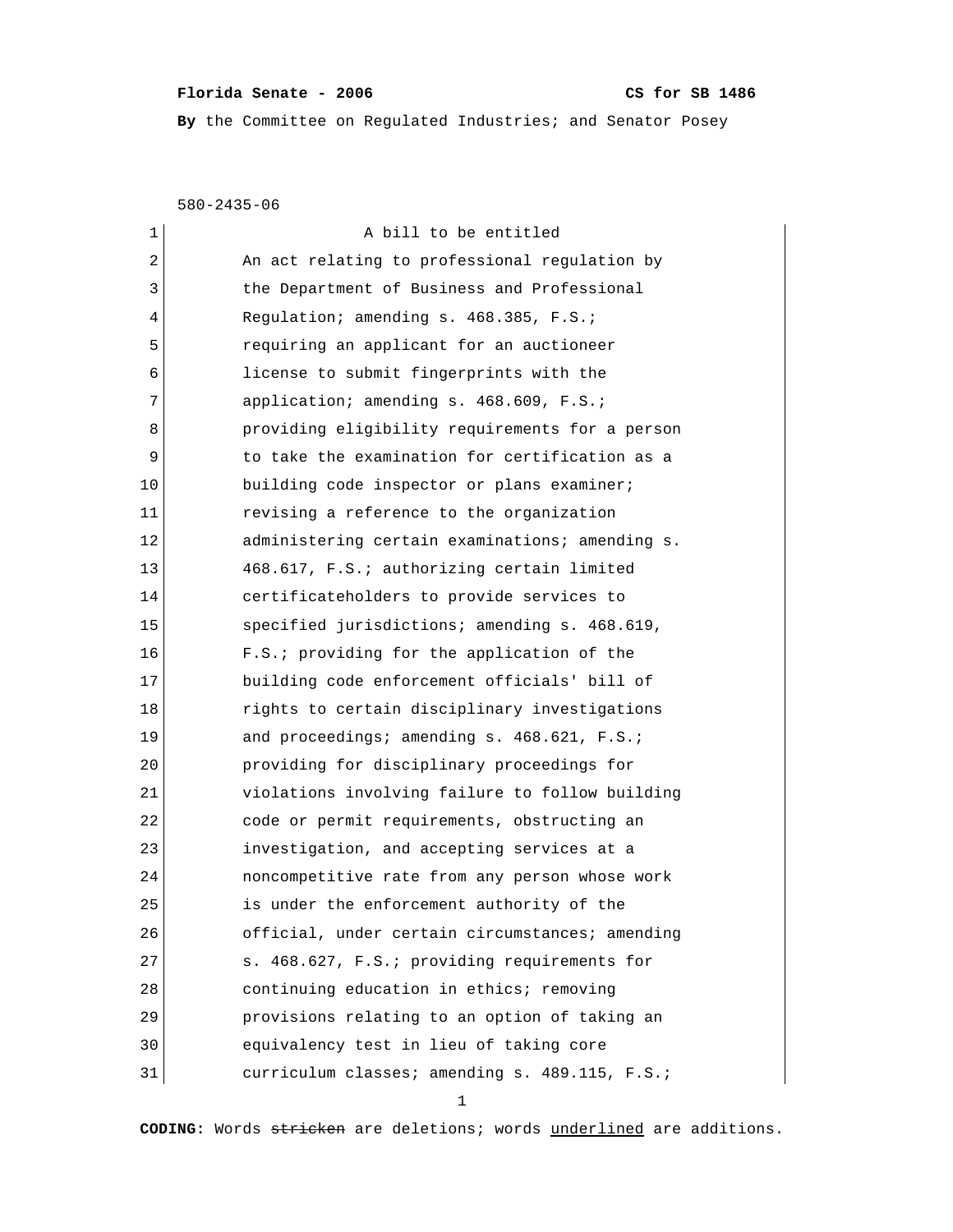| 1  | requiring applicants for initial issuance of a                 |
|----|----------------------------------------------------------------|
| 2  | certificate or registration as a contractor to                 |
| 3  | submit to criminal history records checks;                     |
| 4  | authorizing the board to deny licensure to                     |
| 5  | certain applicants; specifying matters the                     |
| 6  | board must consider concerning licensure;                      |
| 7  | prohibiting the denial of licensure based                      |
| 8  | solely on a felony conviction or the status of                 |
| 9  | the civil rights of the applicant; specifying                  |
| 10 | that guidelines for determining financial                      |
| 11 | stability may include minimum requirements for                 |
| 12 | net worth, cash, and bonding; providing that a                 |
| 13 | portion of financial requirements may be met by                |
| 14 | completing specified coursework; providing an                  |
| 15 | effective date.                                                |
| 16 |                                                                |
| 17 | WHEREAS, the state licenses and regulates the                  |
| 18 | construction industry for the benefit of its citizens in order |
| 19 | to protect their health, safety, and welfare, and              |
| 20 | WHEREAS, it is critical to the health, safety, and             |
| 21 | welfare of the public that the laws enacted by the Legislature |
| 22 | relating to construction permitting enforcement of the Florida |
| 23 | Building Code and licensing of the industry be implemented and |
| 24 | enforced, and                                                  |
| 25 | WHEREAS, it is critical that the public be able to             |
| 26 | place their trust in the public officials who are charged with |
| 27 | enforcement of those laws and codes, and                       |
| 28 | WHEREAS, in order for enforcement officials, licensing         |
| 29 | investigators, local and state regulatory boards, and their    |
| 30 | supporting legal staff to perform licensing and disciplinary   |
| 31 |                                                                |

2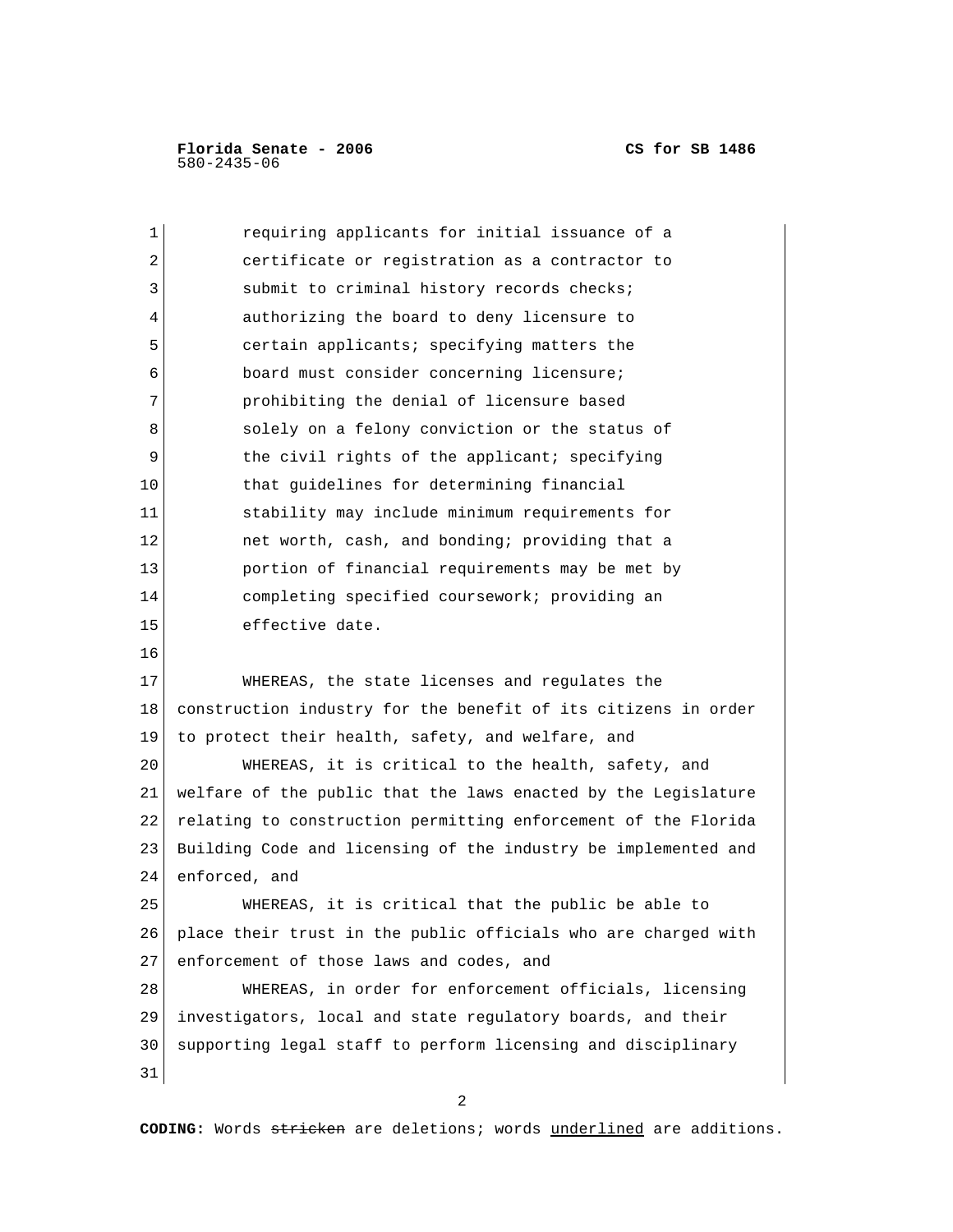**Florida Senate - 2006 CS for SB 1486** 580-2435-06

 1 functions, they must have the enabling legislation and 2 authority to do so, NOW, THEREFORE, 3 4 Be It Enacted by the Legislature of the State of Florida: 5 6 Section 1. Subsections (4) and (7) of section 468.385, 7 Florida Statutes, are amended and present subsection (8) of 8 that section is redesignated as subsection (9), and a new 9 subsection (8) is added to that section, to read: 10 468.385 Licenses required; qualifications; 11 examination.-- 12 (4) Any person seeking a license as an auctioneer must 13 pass a written examination approved by the board which tests 14 his or her general knowledge of the laws of this state 15 relating to provisions of the Uniform Commercial Code which 16  $t$  that are relevant to auctions, the laws of agency, and the 17 provisions of this act. Each applicant must also file a 18 complete set of fingerprints taken by an authorized law 19 enforcement officer. The department must submit the 20 fingerprints to the Department of Law Enforcement for state 21 processing and to the Federal Bureau of Investigation for 22 federal processing. The cost of processing shall be borne by 23 the applicant. 24 (7)(a) Any auction that is subject to the provisions 25 of this part must be conducted by an auctioneer who has an 26 active license or an apprentice who has an active apprentice 27 auctioneer license and who has received prior written sponsor 28 consent. 29 (b)  $\frac{A}{A}$  No business may not shall auction or offer to 30 auction any property in this state unless it is licensed as an 31 auction business by the board or is exempt from licensure 3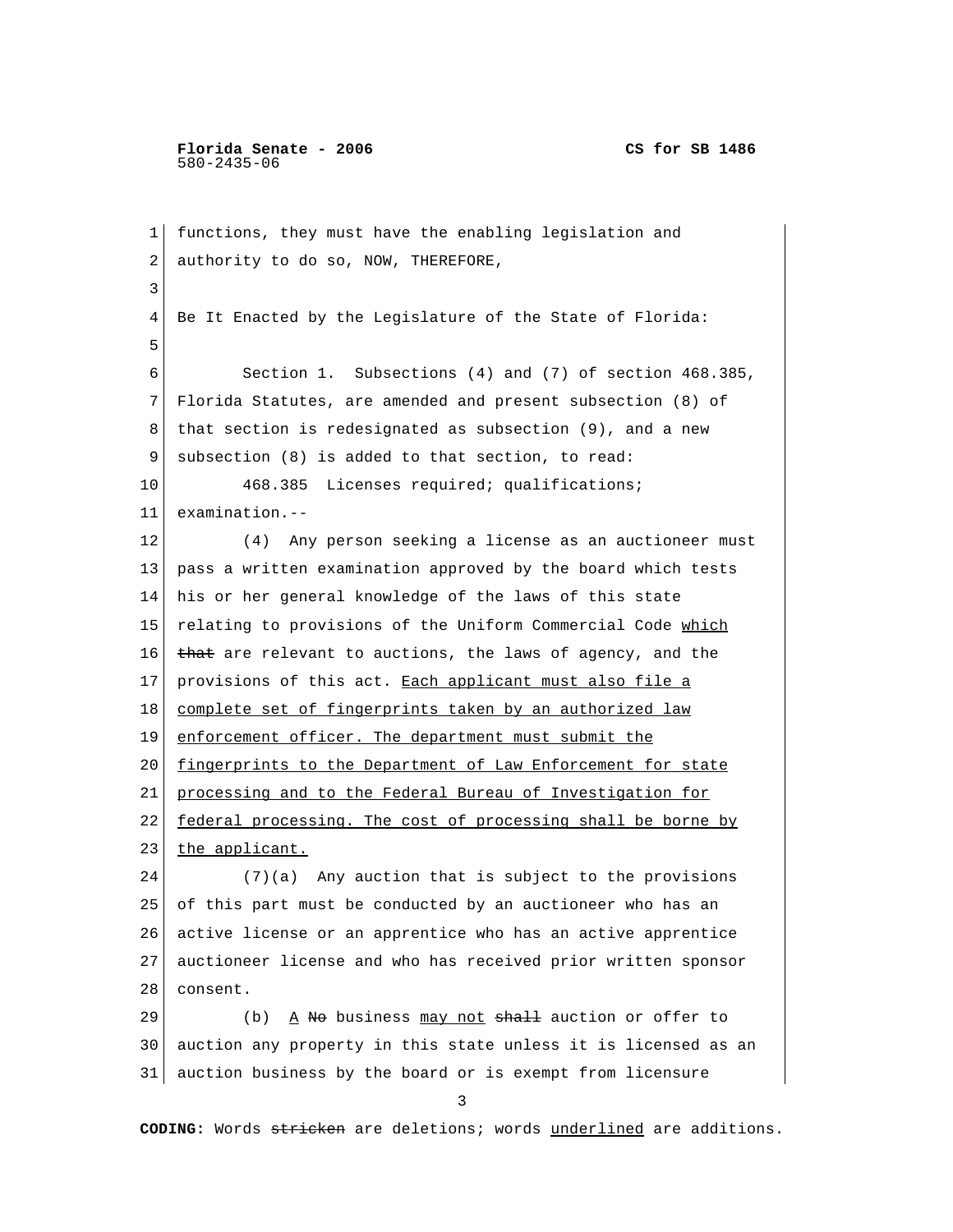| 1  | under this act. Each application for licensure shall include   |
|----|----------------------------------------------------------------|
| 2  | the names of the owner and the business, the business mailing  |
| 3  | address and location, and any other information which the      |
| 4  | board may require. The owner of an auction business shall      |
| 5  | report to the board within 30 days of any change in this       |
| 6  | required information.                                          |
| 7  | (8)(a) If an applicant for licensure is a sole                 |
| 8  | proprietorship, the application must identify the owner. If a  |
| 9  | fictitious name is used, the applicant must furnish evidence   |
| 10 | of compliance with fictitious-name provisions in s. 865.09.    |
| 11 | (b) If an applicant is a partnership, corporation,             |
| 12 | business trust, or other legal entity other than a sole        |
| 13 | proprietorship, the application must provide the name of the   |
| 14 | partnership and its partners; the name of the corporation and  |
| 15 | its officers, directors, and stockholders who are also         |
| 16 | officers or directors; the name of the business trust and its  |
| 17 | trustees; or the name of any other form of legal entity and    |
| 18 | its members. If a fictitious name is used, the applicant must  |
| 19 | furnish evidence of compliance with fictitious-name            |
| 20 | provisions. If any information that is required to be stated   |
| 21 | on the application changes, the applicant must, within 45 days |
| 22 | after any change, mail the correct information to the          |
| 23 | department.                                                    |
| 24 | (c) Any person licensed pursuant to this part whose            |
| 25 | license has been revoked may not be an owner, partner,         |
| 26 | officer, director, or trustee of an auction business for 5     |
| 27 | years following such revocation. The person is also ineligible |
| 28 | to reapply for licensure for 5 years following such            |
| 29 | revocation.                                                    |
| 30 | (d) An applicant must furnish evidence of financial            |
| 31 | responsibility, credit history, and business reputation in the |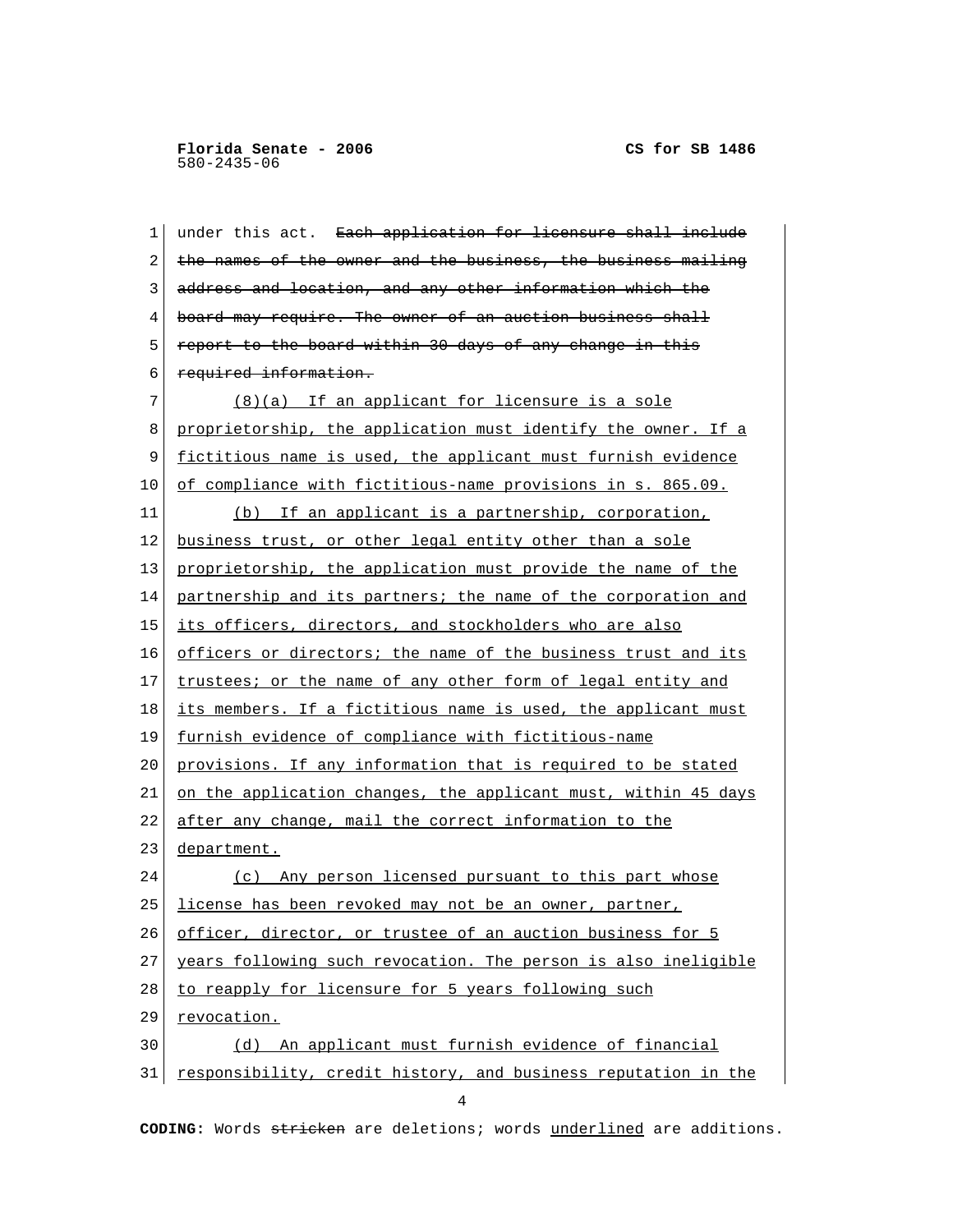1 auction business. The board shall adopt rules that specify the 2 financial-responsibility grounds upon which the board may deny 3 licensure and that define financial responsibility based upon 4 the applicant's credit history, ability to be bonded, and any 5 history of bankruptcy, insolvency proceedings, or assignment 6 of receivers. 7 (e) The board may deny licensure to an applicant if 8 any owner, partner, officer, director, trustee, or member of 9 the applicant has committed an act or offense in any 10 jurisdiction which would constitute a basis for disciplinary 11 action under s. 468.389. 12 (9) $(8)$  A license issued by the department to an 13 auctioneer, apprentice, or auction business is not 14 transferable. 15 Section 2. Subsection (2) and paragraph (a) of 16 subsection (5) of section 468.609, Florida Statutes, are 17 amended to read: 18 468.609 Administration of this part; standards for 19 certification; additional categories of certification.-- 20 (2) A person may take the examination for 21 certification as a building code inspector or plans examiner 22 pursuant to this part if the person: 23 (a) Is at least 18 years of age. 24 (b) Is of good moral character. 25 (c) Meets eligibility requirements according to one of 26 the following criteria: 27 1. Demonstrates 5 years' combined experience in the 28 field of construction or a related field, building code 29 inspection, or plans review corresponding to the certification 30 category sought; 31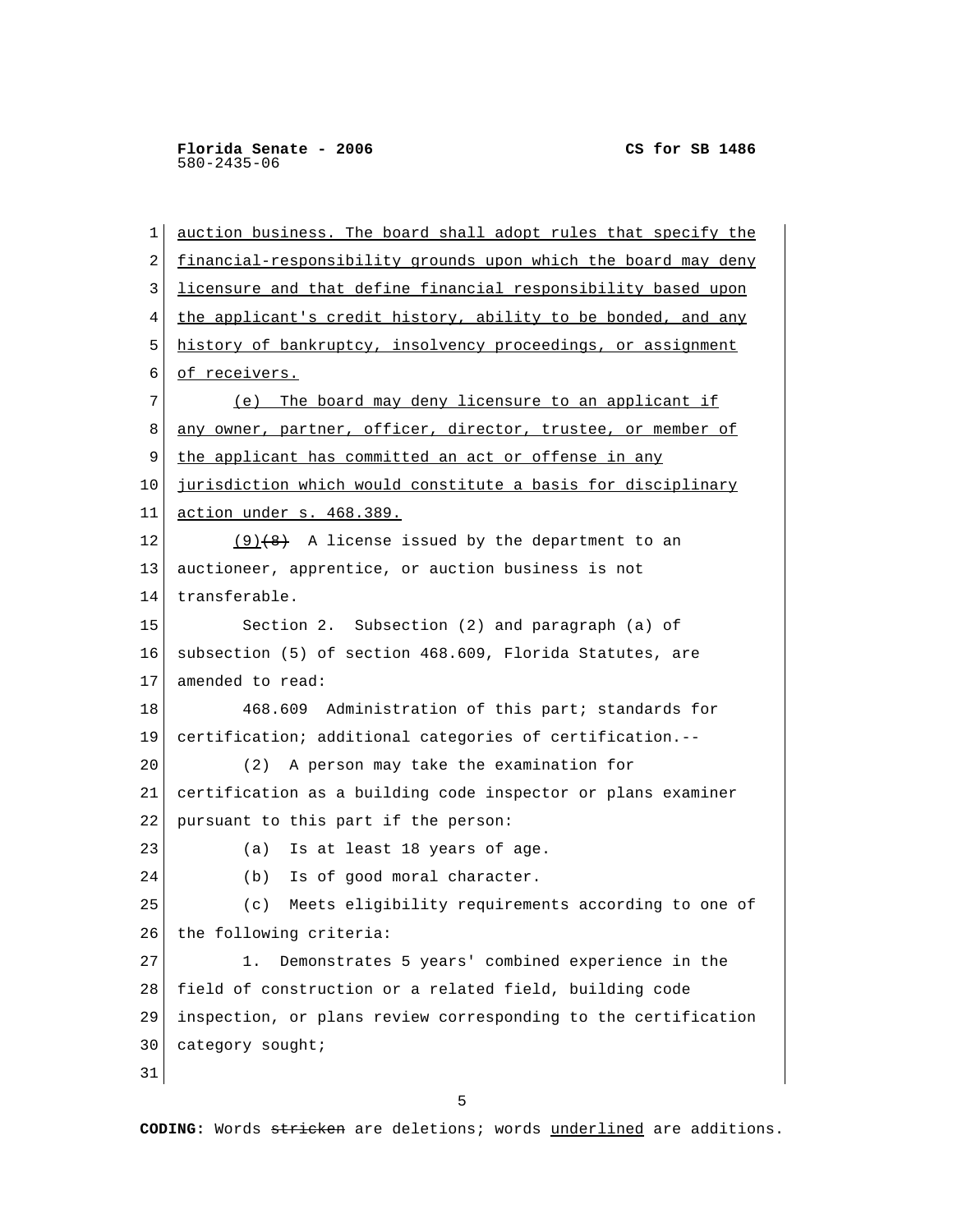1 2. Demonstrates a combination of postsecondary 2 education in the field of construction or a related field and 3 experience which totals 4 years, with at least 1 year of such 4 total being experience in construction, building code 5 inspection, or plans review; 6 3. Demonstrates a combination of technical education 7 in the field of construction or a related field and experience 8 which totals 4 years, with at least 1 year of such total being 9 experience in construction, building code inspection, or plans 10 review;  $\Theta$ r 11 4. Currently holds a standard certificate as issued by 12 the board and satisfactorily completes a building code 13 inspector or plans examiner training program of not less than 14 200 hours in the certification category sought. The board 15 shall establish by rule criteria for the development and 16 implementation of the training programsi-17 5. Demonstrates a combination of technical education 18 in the field of building code inspection or plans review and 19 experience which totals 2 years, with at least 1 year of such 20 total being experience in construction, building code 21 inspection, or plans review. The technical education portion 22 of this requirement shall require proof of satisfactory 23 completion of a technical education program of not fewer than 24 400 hours in the chosen category of building code inspection 25 or plans review in the certification category sought with not 26 fewer than 20 hours of the technical education program 27 covering ethics and professional standards. The board shall 28 coordinate with the Building Officials Association of Florida, 29 Inc., to establish by rule the development and implementation 30 of the technical education programs; or 31

 $\sim$  6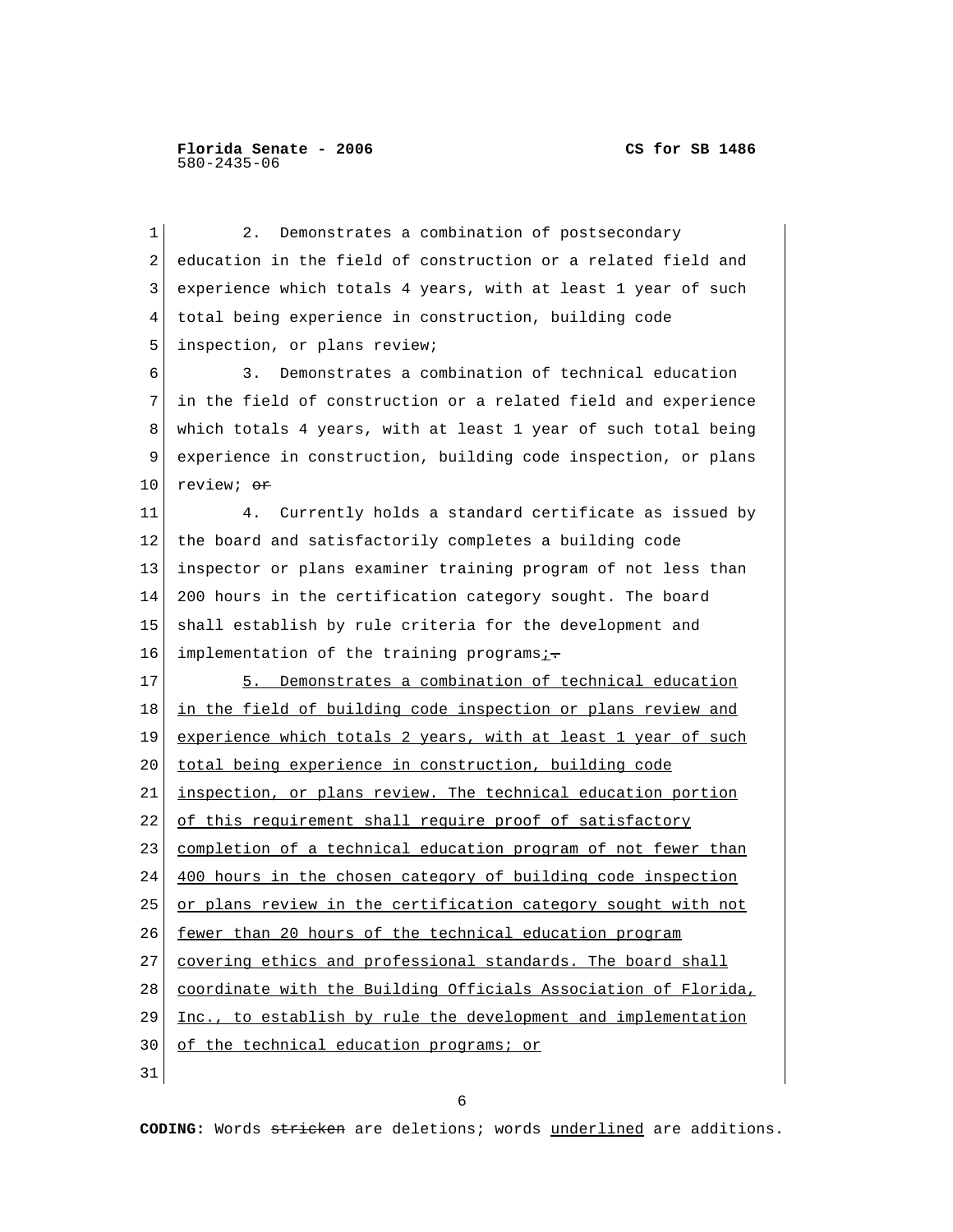| 1  | Has completed, at a minimum, an associate degree<br>6.         |
|----|----------------------------------------------------------------|
| 2  | program in construction management from an accredited          |
| 3  | institution with a major in building code administration.      |
| 4  | (d) After the Building Code Training Program is                |
| 5  | established under s. 553.841, demonstrates successful          |
| 6  | completion of the core curriculum approved by the Florida      |
| 7  | Building Commission, appropriate to the licensing category     |
| 8  | <del>sought.</del>                                             |
| 9  | $(5)(a)$ To obtain a standard certificate, an individual       |
| 10 | must pass an examination approved by the board which           |
| 11 | demonstrates that the applicant has fundamental knowledge of   |
| 12 | the state laws and codes relating to the construction of       |
| 13 | buildings for which the applicant has building code            |
| 14 | administration, plans examination, or building code inspection |
| 15 | responsibilities. It is the intent of the Legislature that     |
| 16 | the examination approved for certification pursuant to this    |
| 17 | part be substantially equivalent to the examinations           |
| 18 | administered by the International Code Council Southern        |
| 19 | <u>Building Code Congress International and the Council of</u> |
| 20 | American Building Officials.                                   |
| 21 | Section 3. Subsection (4) is added to section 468.617,         |
| 22 | Florida Statutes, to read:                                     |
| 23 | 468.617 Joint building code inspection department;             |
| 24 | other arrangements.--                                          |
| 25 | (4) Nothing in this part prohibits any building code           |
| 26 | inspector, plans examiner, or building code administrator      |
| 27 | holding a limited certificate who is employed by a             |
| 28 | jurisdiction within a statutorily defined small county from    |
| 29 | providing building code inspection, plans review, or building  |
| 30 | code administration services to another jurisdiction within a  |
| 31 | statutorily defined small county.                              |

7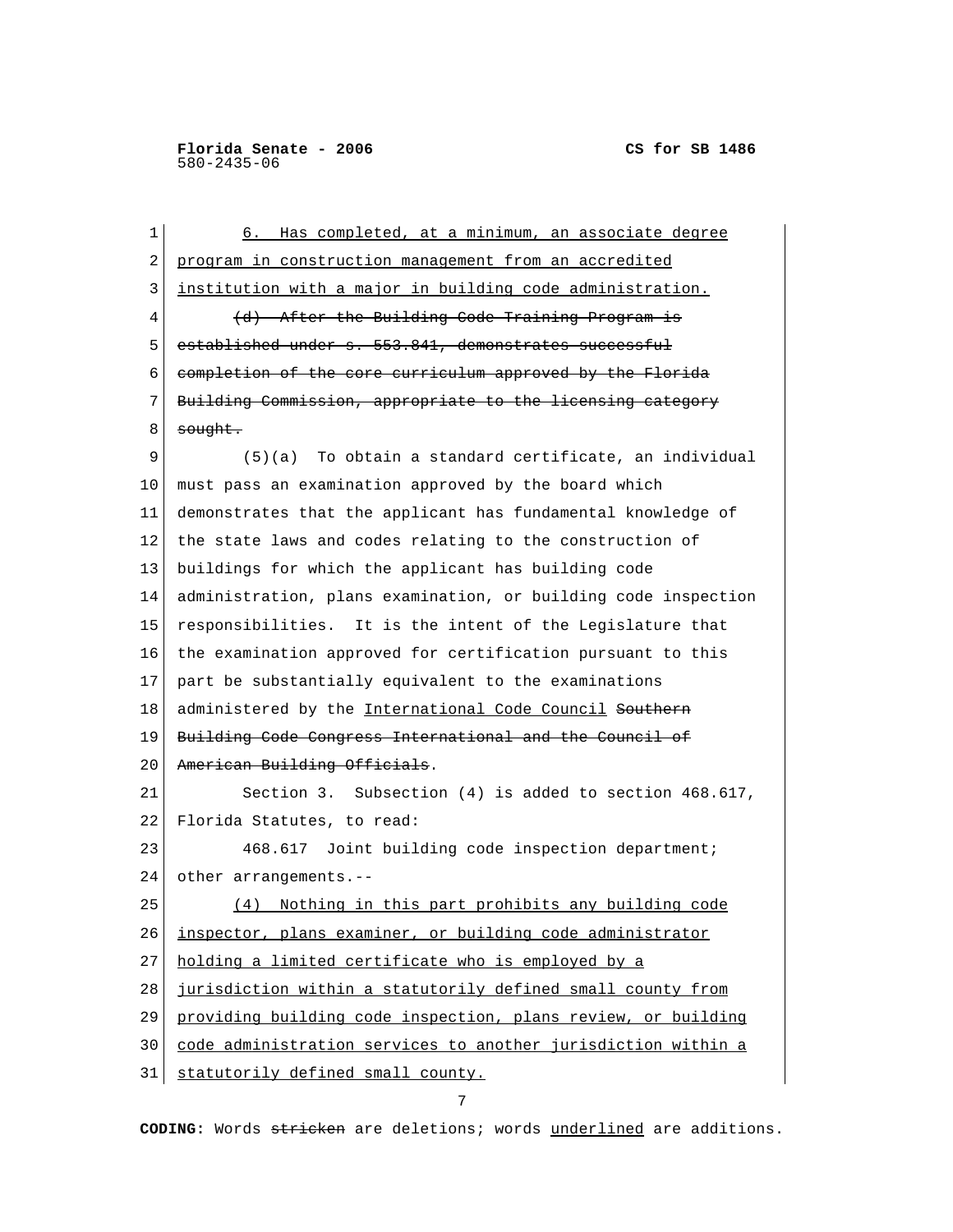1 Section 4. Subsection (10) is added to section 2 468.619, Florida Statutes, to read: 3 468.619 Building code enforcement officials' bill of 4 rights.-- 5 (10) This bill of rights applies to disciplinary 6 investigations and proceedings against licenses issued under 7 this part and disciplinary investigations and proceedings 8 <u>relating to the official duties of an enforcement official.</u> 9 This bill of rights does not apply to disciplinary 10 investigations and proceedings against other licenses that the 11 enforcement official holds or disciplinary investigations and 12 proceedings unrelated to the enforcement official's official 13 duties. 14 Section 5. Subsection (1) of section 468.621, Florida 15 Statutes, is amended to read: 16 468.621 Disciplinary proceedings.-- 17 (1) The following acts constitute grounds for which 18 the disciplinary actions in subsection (2) may be taken: 19 (a) Violating or failing to comply with any provision 20 of this part, or a valid rule or lawful order of the board or 21 department pursuant thereto. 22 (b) Obtaining certification through fraud, deceit, or 23 perjury. 24 (c) Knowingly assisting any person practicing contrary 25 to the provisions of: 26 1. This part; or 27 2. The building code adopted by the enforcement 28 authority of that person. 29 (d) Having been convicted of a felony against this 30 state or the United States, or of a felony in another state 31 8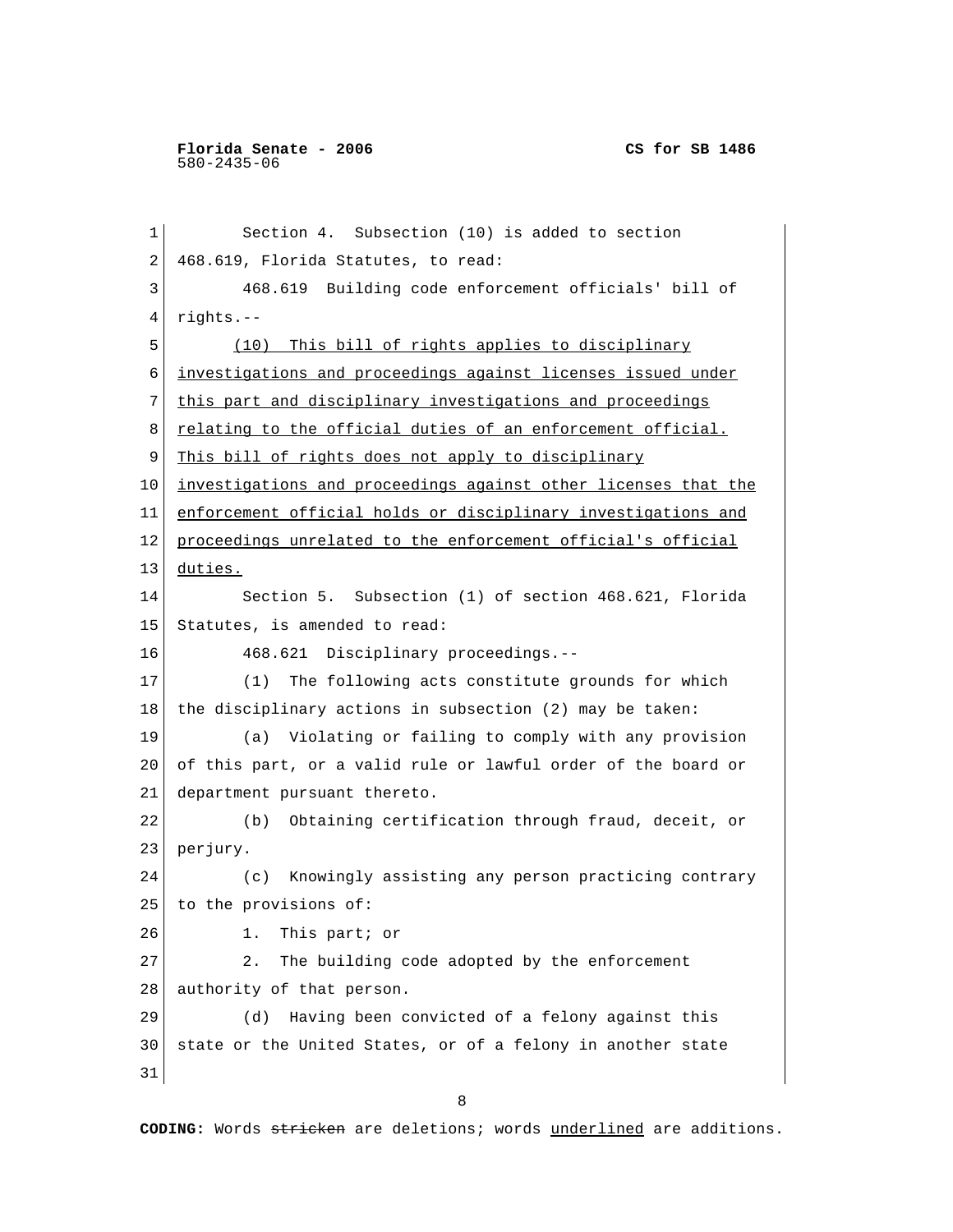1 that would have been a felony had it been committed in this 2 state. 3 (e) Having been convicted of a crime in any 4 jurisdiction which directly relates to the practice of 5 building code administration or inspection. 6 (f) Making or filing a report or record that which the 7 certificateholder knew knows to be false, or knowingly 8 inducing another to file a false report or record, or 9 knowingly failing to file a report or record required by state 10 or local law, or knowingly impeding or obstructing such 11 filing, or knowingly inducing another person to impede or 12 obstruct such filing. 13 (g) Failing to properly enforce applicable building 14 codes or permit requirements within this state which the 15 certificateholder knew were applicable, by committing willful 16 misconduct, gross negligence, gross misconduct, repeated 17 negligence, or negligence resulting in a significant danger to 18 life or property. 19 (h) Issuing a building permit to a contractor, or any 20 person representing himself or herself as a contractor, 21 without obtaining the contractor's certificate or registration 22 number, where such a certificate or registration is required. 23 (i) Failing to lawfully execute the duties and 24 responsibilities specified in this part and ss. 553.73, 25 553.781, 553.79, and 553.791. 26 (j) Performing building code inspection services under  $27$  s. 553.791 without satisfying the insurance requirements of 28 that section. 29 (k) Obstructing an investigation or providing or 30 inducing another to provide forged documents, false forensic 31

9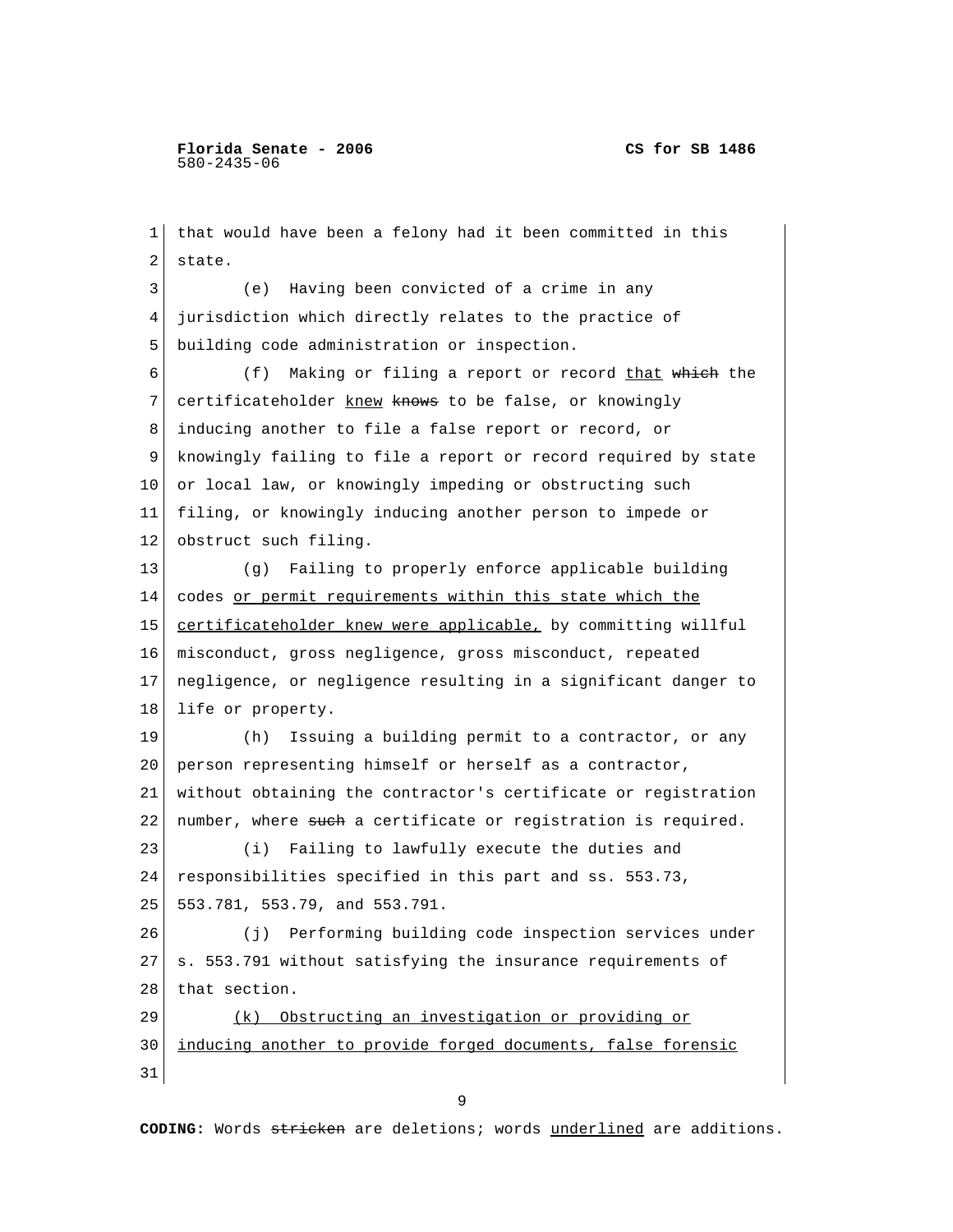1 evidence, or false testimony to a local or state board or 2 member thereof or to a licensing investigator. 3 (1) Accepting labor, services, or materials at no 4 charge or at a noncompetitive rate from any person who 5 performs work that is under the enforcement authority of the 6 enforcement official and who is not an immediate family member 7 of the enforcement official. The term "immediate family 8 member" includes a spouse, child, parent, sibling, 9 grandparent, aunt, uncle, or first cousin of the person or the 10 person's spouse or any person who resides in the primary 11 residence of the enforcement official. 12 Section 6. Subsections (5) and (6) of section 468.627, 13 Florida Statutes, are amended to read: 14 468.627 Application; examination; renewal; fees.-- 15 (5) The certificateholder shall provide proof, in a 16 form established by board rule, that the certificateholder has 17 completed at least 14 classroom hours of at least 50 minutes 18 each of continuing education courses during each biennium 19 since the issuance or renewal of the certificate, including 20 the specialized or advanced coursework approved by the Florida 21 Building Commission, as part of the Building Code Training 22 Program established pursuant to s. 553.841, appropriate to the 23 licensing category sought. A minimum of 2 of the required  $14$ 24 classroom hours shall be on ethics relating to professional 25 standards of practice, duties, and responsibilities of the 26 certificateholder. The board shall by rule establish criteria 27 for approval of continuing education courses and providers, 28 and may by rule establish criteria for accepting alternative 29 nonclassroom continuing education on an hour-for-hour basis. 30 (6) Each certificateholder shall provide to the board 31 proof of completion of the core curriculum courses, or passing

10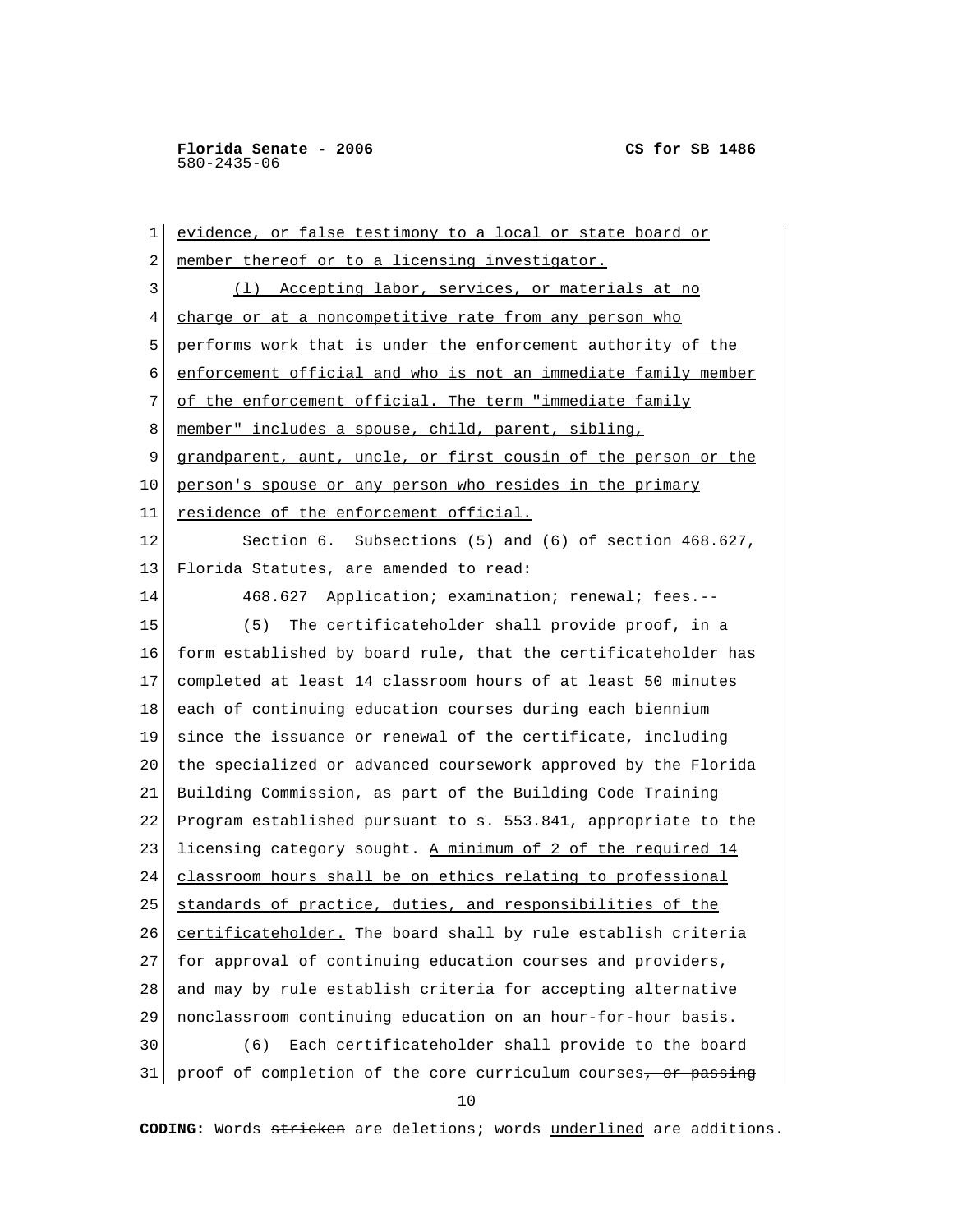1 the equivalency test of the Building Code Training Program 2 established by s. 553.841, within 2 years after commencement 3 of the program. Continuing education hours spent taking such 4 core curriculum courses shall count toward the number required 5 for license renewal. A licensee who passes the equivalency 6 test in lieu of taking the core curriculum courses shall 7 receive full credit for core curriculum course hours. 8 Section 7. Present subsection (6) of section 489.115, 9 Florida Statutes, is renumbered as subsection (7) and amended, 10 present subsection (7) of that section is renumbered as 11 subsection (8), and a new subsection (6) is added to that 12 section to read: 13 489.115 Certification and registration; endorsement; 14 reciprocity; renewals; continuing education.-- 15 (6) An applicant for initial issuance of a certificate 16 or registration shall submit to a criminal history records 17 check to determine moral character. If the applicant has been 18 convicted of a felony, the board may deny licensure to the 19 applicant based upon the severity of the crime, the 20 relationship of the crime to contracting, or the potential for 21 public harm. The board shall also, in denying or approving 22 licensure, consider the length of time since the commission of 23 the crime and the rehabilitation of the applicant. The board 24 may not deny licensure to an applicant based solely upon a 25 felony conviction or the applicant's failure to provide proof 26 of restoration of civil rights.  $27$  (7)<del>(6)</del> An initial applicant shall, along with the 28 application, and a certificateholder or registrant shall, upon 29 requesting a change of status, submit to the board a credit 30 report from a nationally recognized credit agency that 31 reflects the financial responsibility of the applicant or  $11$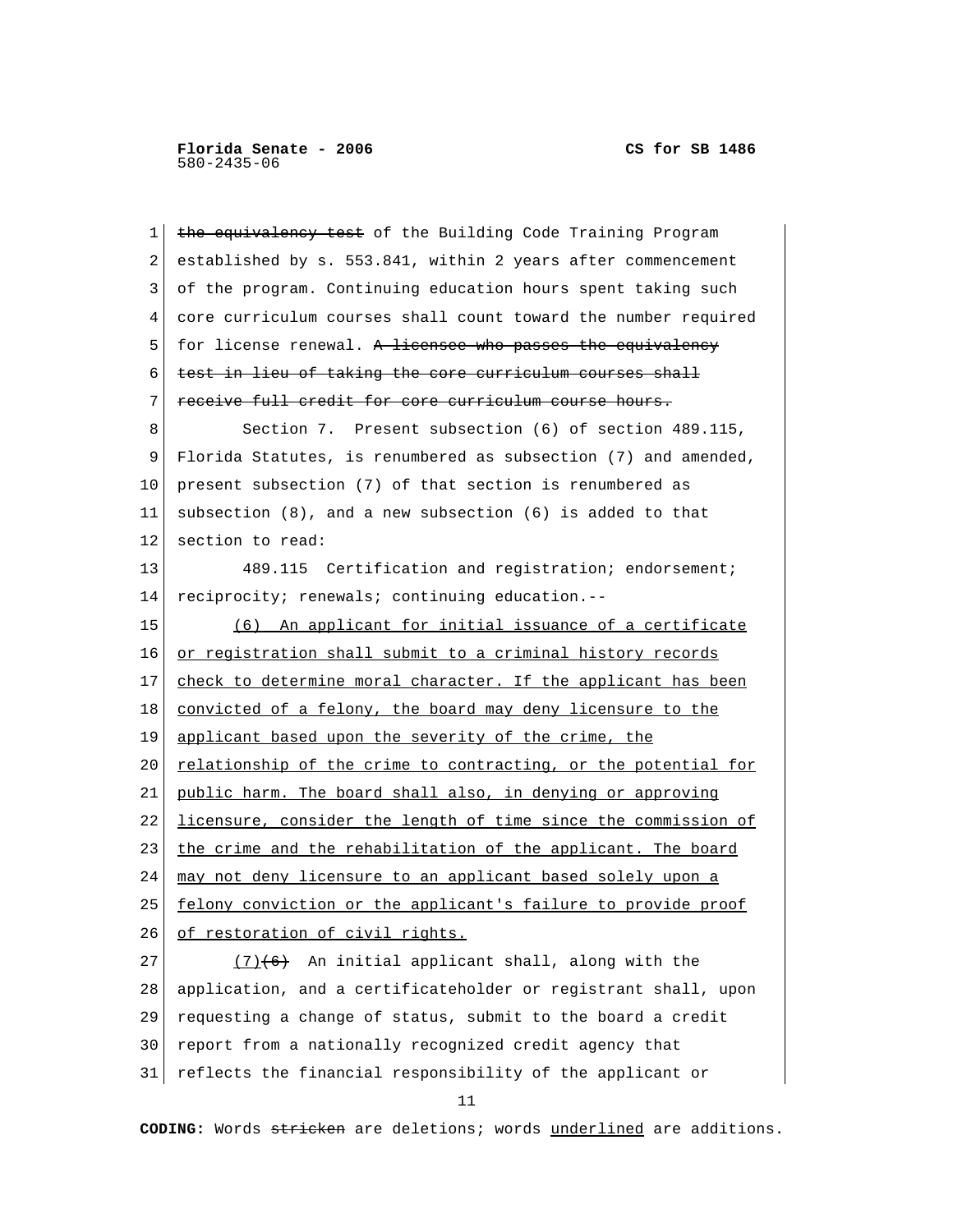| 1              | certificateholder or registrant. The credit report required     |
|----------------|-----------------------------------------------------------------|
| 2              | for the initial applicant shall be considered the minimum       |
| 3              | evidence necessary to satisfy the board that he or she is       |
| $\overline{4}$ | financially responsible to be certified, has the necessary      |
| 5              | credit and business reputation to engage in contracting in the  |
| 6              | state, and has the minimum financial stability necessary to     |
| 7              | avoid the problem of financial mismanagement or misconduct.     |
| 8              | The board shall, by rule, adopt guidelines for determination    |
| 9              | of financial stability, which may include minimum requirements  |
| 10             | for net worth, cash, and bonding for Division I                 |
| 11             | certificateholders of no more than \$20,000 and for Division II |
| 12             | certificateholders of no more than \$10,000. Fifty percent of   |
| 13             | the financial requirements may be met by completing a 14-hour   |
| 14             | financial responsibility course approved by the board.          |
| 15             | Section 8. This act shall take effect July 1, 2006.             |
| 16             |                                                                 |
| 17             |                                                                 |
| 18             |                                                                 |
| 19             |                                                                 |
| 20             |                                                                 |
| 21             |                                                                 |
| 22             |                                                                 |
| 23             |                                                                 |
| 24             |                                                                 |
| 25             |                                                                 |
| 26             |                                                                 |
| 27             |                                                                 |
| 28             |                                                                 |
| 29             |                                                                 |
| 30             |                                                                 |
| 31             |                                                                 |